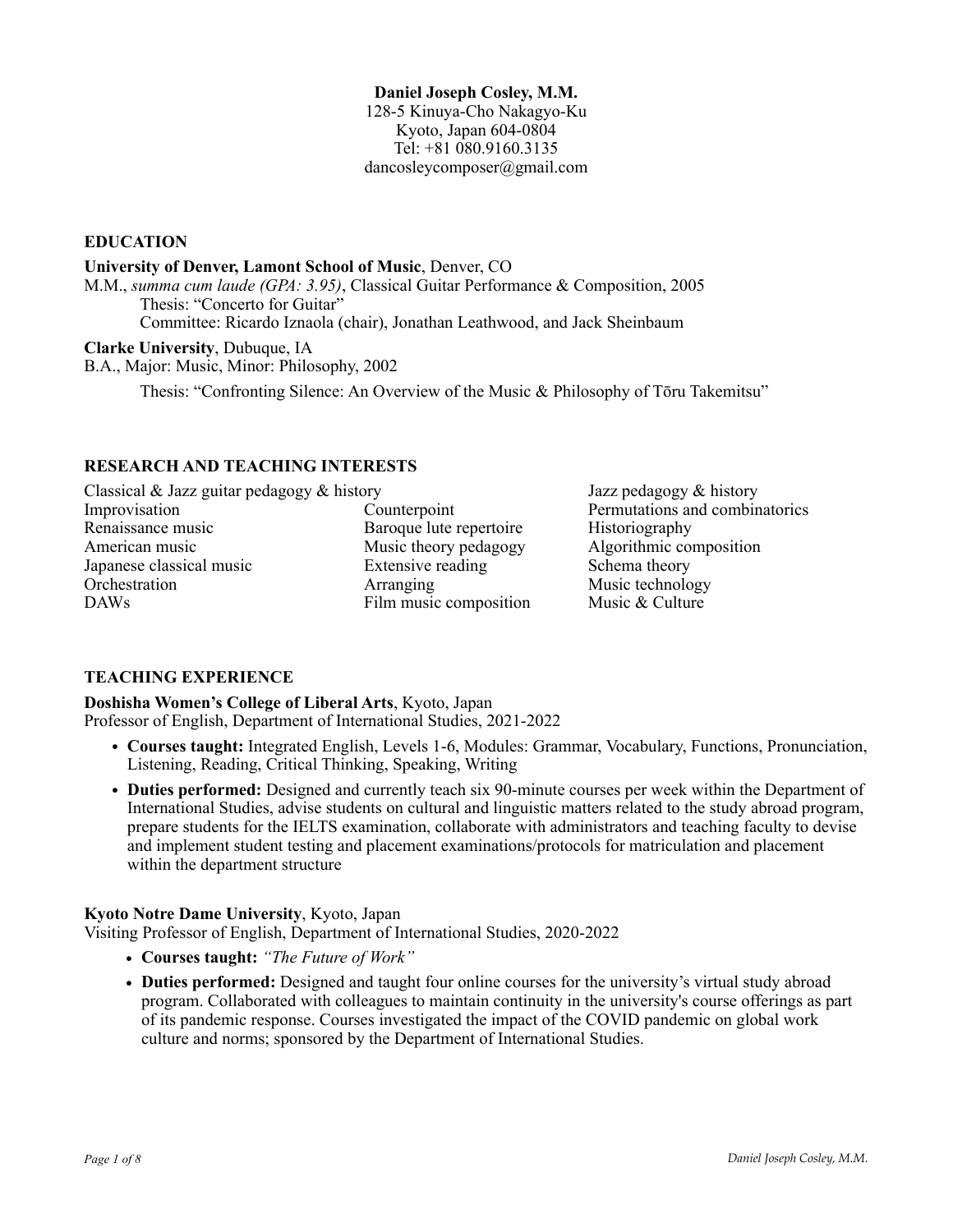## **Portland Community College, Sylvania Campus**, Portland, Oregon

Instructor of Music, Director of Chamber Ensemble, 2011-2017

- **• Courses taught:** Applied Classical Guitar, Applied Jazz Guitar, Music Theory I & II, Director of the Portland Community College Chamber Ensemble, Composition Instructor
- **• Duties performed:** Prepared students for audition and transfer to four-year institutions, served as jury and audition panel member, student advising, community outreach, recruitment, event organization and coordination

### **Marylhurst University**, Portland Oregon

Professor of Music, Director of Guitar Studies, 2012-2016

- **• Courses taught:** Classical Guitar, Jazz Guitar, Electric Bass, Orchestration 1-3, Guitar Skills 1-2 (Beginning Guitar Class), Guitar Skills for Music Therapists, Director of Guitar Ensemble, Music Notation: Theory and Practice, Composition Seminar, Performance Seminar
- **• Duties performed:** prepared students for graduate-level study, prepared Music Therapy majors for the American Music Therapy Association's Guitar Proficiency Examination, served as jury and audition panel member, student advising, community outreach, student recruitment, participated in departmental meetings, Coordinator of Portland Classical Guitar Concert Series & Masterclass

### **And Vision Music School**, Tokyo, Japan

Music Theory and Music History Instructor, 2009-2010

- **• Courses taught:** History of Western Music, Western Music Theory, Jazz Theory
- **• Duties performed:** Advised and instructed Japanese music students preparing for university study abroad

# **Umi Sho Public High-school**, Fukuoka, Japan

English Teacher, 2006-2007

- **• Courses taught: English I-III**
- **• Duties performed:** Taught 22 contact hours per week, participated in extracurricular activities such as the Archery Club, Guitar Club, and Taiko Club, advised students, created and facilitated "International English Day," a two-day festival that brought together foreign teachers from throughout Fukuoka prefecture to teach various cultural topics, prepared students for a national English speech competition

#### **University of Denver,** Denver, Colorado

Graduate Teaching Assistantships in Classical Guitar, Jazz Library Science, and Music History, 2002-2005

- **• Courses taught:** Applied Classical & Jazz Guitar (for non-majors), Music History Labs
- **• Duties performed:** In addition to teaching private guitar lessons, I served as Jazz Librarian, and also led weekly one-hour discussion sections for the entire six-quarter undergraduate music history sequence: Ancient & Medieval, Renaissance, Baroque, Classical, Romantic, and 20th Century, offered secretarial support to the Music History Department Co-Chairs, Antonia Banducci and Jack Sheinbaum

#### **Clarke University**, Dubuque, Iowa

Undergraduate Music Theory Teaching Assistant, Music Librarian, 1999-2001

**• Duties performed:** Substitute taught first-year music theory and ear-training, served as music librarian as part of the work-study program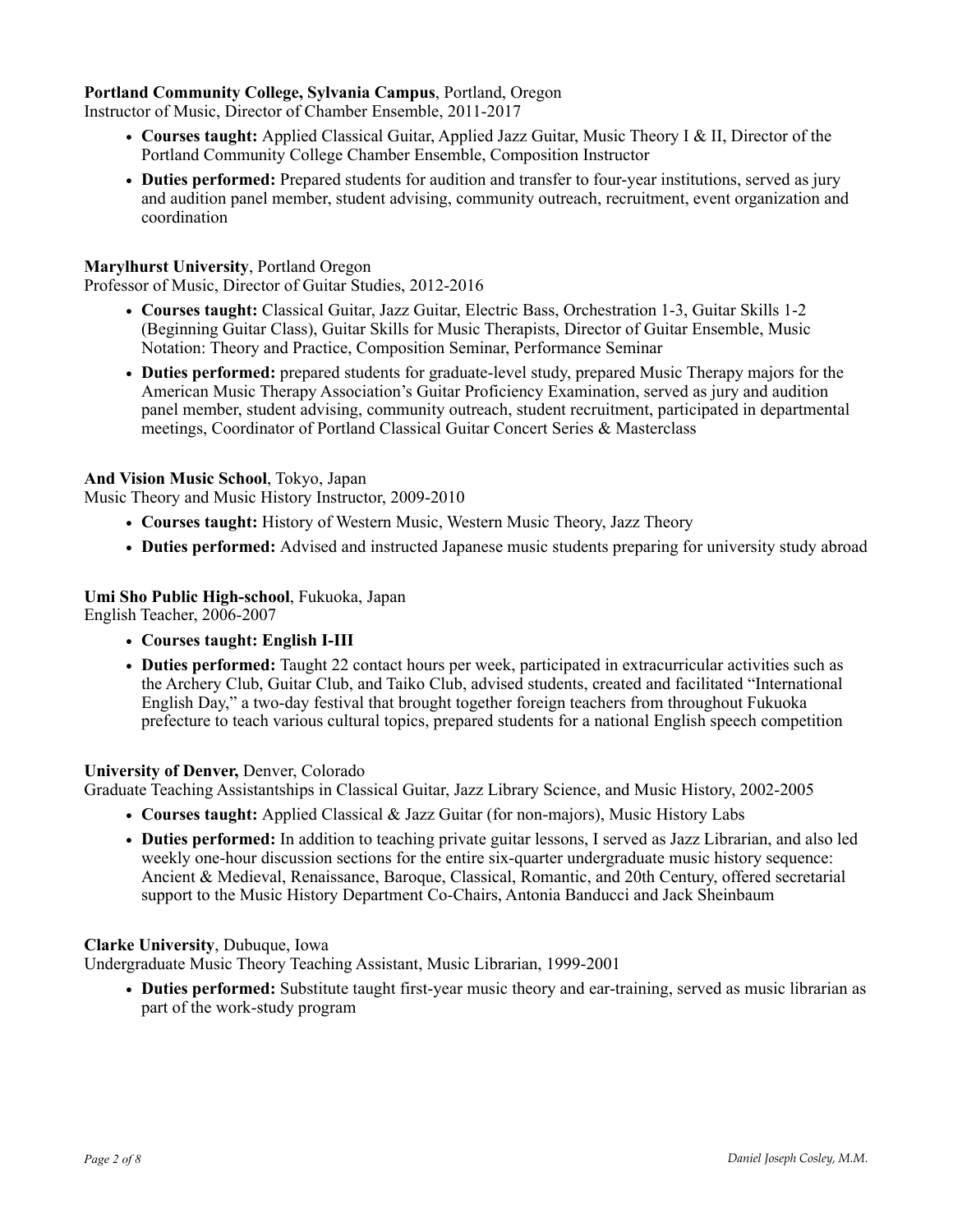### **ONLINE TEACHING**

#### **wayoftheguitar.com**

**Founder, Course Designer & Instructor**, 2018-Present

• Created an internationally recognized curriculum, an in-depth resource in fretboard harmony and improvisation pedagogy. Site founder, course author, performer, web designer, graphic designer, music engraver, audio engineer, videographer, video editor, marketing (content & PPC), etc.

#### **NON-TEACHING EMPLOYMENT**

**Commercial Music Composer & Producer**, clients include Disney, Comcast, Legacy Health, Room & Board, etc., 2011-Present

**Curriculum Consultant**, syllabus design consulting for classicalguitarshed.com, a leading online classical guitar school, founded by former student Allen Matthews, 2017

**Software Tester**, Sibelius/Avid, 2018

**Music Engraver**, staff engraver and editor of songs, masses, motets, and Gregorian chant for Oregon Catholic Press. Many publication credits, including Journey Songs 3, 2011-2012

**Marketing Intern**, at the Colorado Symphony, 2005

**Sound Engineer**, Black Orchid Music Studio, Boulder, CO, 2002-2005

#### **HONORS & AWARDS**

Third non-Japanese composer (along with Andrew York and Roland Dyens) to receive commission for the Japan Guitar Ensemble Association's annual gala concert, 2010

Graduate Recital of Distinction, Lamont School of Music, 2005

Awarded lifetime membership to Pi Kappa Lambda, 2005

Lamont Conservatory Concerto Competition, First Prize Winner, 2004

Walter & Kathryn Dunham Fine Arts Award, Clarke University, 2002

Virginia Gaume Music Award for Excellence in Performance, Clarke University, 2002

Eliza Kelly Music Award for Academic Excellence, Clarke University, 2002

Won international audition and scholarship for participation in Rome Festival, 2001

Created soundtrack for the film *Destination*, winner in the Iowa Film Festival, 1997

### **CURATION, ORGANIZATION & ADJUDICATION**

Co-founder (with Christopher Fryman) of Cosmic Fugue, weekly workshop series on jazz and modern classical improvisation, Kyoto, Japan, 2017-2019

Classical Revolution PDX, Board of Directors, 2016

Marc Ribot Residency at Marylhurst University. Organizer of Ribot's Solo Concert, Group Free-Improvisation Workshop, Workshop Orchestra Concert, 2015

First non-Japanese elected to the Board of Directors for the Guitar Ensemble Association of Japan. Role as director included recording, arranging music, and writing articles for Asia's leading guitar publisher and magazine, Gendai Guitar. Served as competition adjudicator for various guitar festivals in Japan, 2009-2011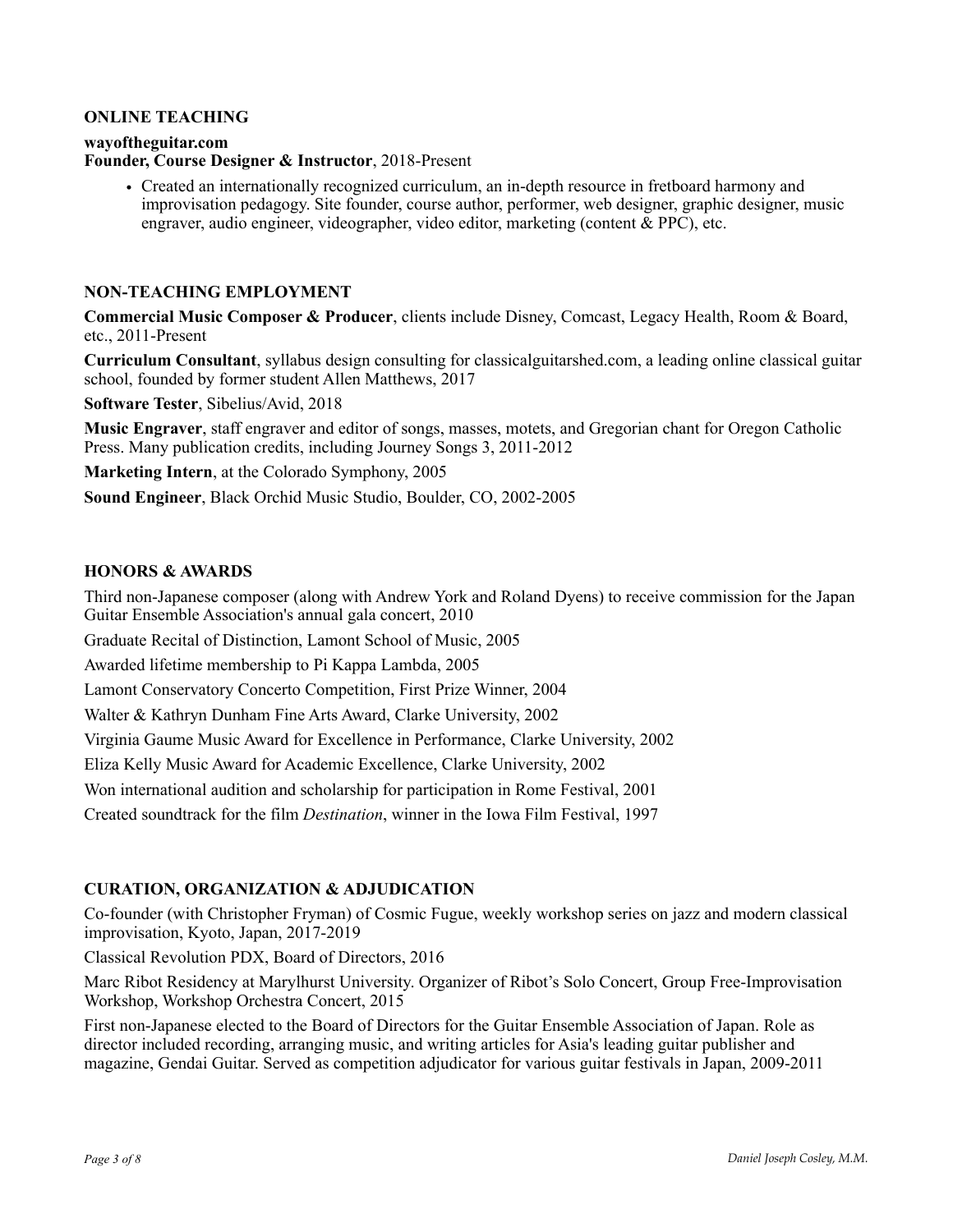# **CONFERENCE PRESENTATIONS**

Co-authored and co-presented "Clinical Guitar Techniques" with Jessica Western Rose, conference for the American Music Therapy Association, Oregon State Mental Hospital, 2015

## **ASSOCIATIONS**

 Guitar Ensemble Association of Japan, Board of Directors, 2010-Present Pi Kappa Lambda, honorary lifetime member

## **MASTERCLASSES & ADDITIONAL ARTISTIC TRAINING**

Kyoto Filmmakers Lab, Master's Session at TOEI studios, 2020 Composition, performance, and orchestration studies with Samuel Adler, Roland Dyens, and Ian Underwood, 2005-2017

Improvisation & harmony studies with pianist George Colligan, 2020

Guitar performance & repertoire with Giuliano Balestra, Accademia Nazionale di Santa Cecilia, Rome, Italy, 2001 Masterclasses with leading performers, including cellist Alban Gerhardt, 1999-2005

## **CERTIFICATIONS & COMPETENCIES**

Finale, Sibelius, Logic Pro, Final Cut Pro, and iZotope Ozone "power user"

IBM Certifications: Machine Learning with Python, Data Visualization with Python, Data Analysis with Python, Databases and SQL for Data Science, Python Project for Data Science, Python for Data Science and AI, Data Science Methodology, Tools for Data Science, Data Science Orientation, 2021

Google Project Management Professional Certificate: 27-Weeks, six courses, developed by Google, emphasis on estimating time and budget, running effective meetings and managing stakeholders, identifying and managing risks, applying Agile and Scrum frameworks, leadership skills, and navigating team dynamics, 2021

CMTE, American Music Therapy Association, 2014

Teaching English as Foreign Language (TEFL) 150 Hour Certification, 2020

#### **SERVICE & OUTREACH**

#### **Program Developer, AmeriCorps**

Created and implemented a literacy program that paired 40 community volunteers with 40 at-risk elementary school students. Duties included day-to-day planning, organization, and grant writing. St. Mark Youth Enrichment (formerly St. Mark Community Center), Dubuque, Iowa, 2002

## **LANGUAGES**

Native speaker of American English Upper-intermediate proficiency in Japanese (JLPT 2)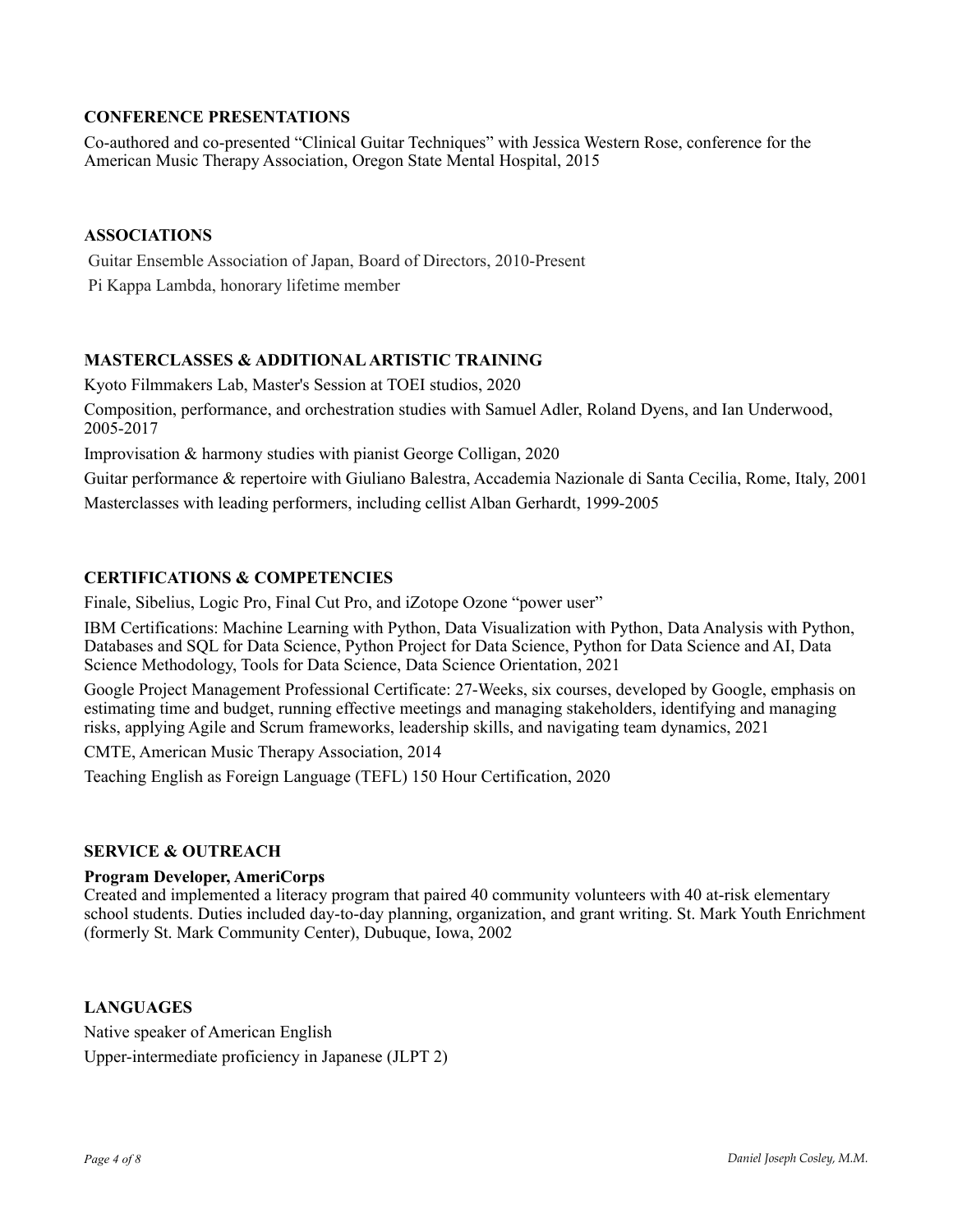# **PUBLICATIONS**

| <b>Title:</b>                                                                                                                               | <b>Publisher:</b>      | Year: |
|---------------------------------------------------------------------------------------------------------------------------------------------|------------------------|-------|
| The Quartal Chord Voicing Book for Guitar: A Complete Guide to<br>Harmony in Fourths                                                        | Amazon                 | 2022  |
| Omni-Bach - Volume 1: Violin Partita No. 1 (BWV 1002)<br>Transposed to 12 Keys for Solo Guitar                                              | Amazon                 | 2020  |
| Tetrachords (versions for guitar, bass, and flute): A Thesaurus of<br>Four-Note Patterns for Improvisers & Composers                        | Amazon                 | 2020  |
| The Four-Note Chord Compendium: A Permutation-Based Harmony<br><b>Workbook for Guitarists</b>                                               | Amazon                 | 2019  |
| The Three-Note Chord Compendium: A Permutation-Based<br>Harmony Workbook for Guitarists                                                     | Amazon                 | 2019  |
| THE DROP VOICING BOOK FOR GUITAR: A Complete Guide to<br>Drop 2, Drop 3, Drop 2&3 and Drop 2&4 Chord Voicings &<br><i>Inversions</i>        | Amazon                 | 2019  |
| <i>Echoland</i> (for solo classical guitar)                                                                                                 | Gumroad                | 2018  |
| Goodbye Pork Pie Hat and Fables of Faubus by Charlie Mingus<br>(arrangements for solo electric guitar)                                      | Gumroad                | 2016  |
| Pur ti miro from L'incoronazione di Poppea by Claudio Monteverdi<br>(arrangement for high $\&$ low voice with an original guitar continuo)  | Les Productions d'OZ   | 2016  |
| Scales & Modes for Guitar                                                                                                                   | Les Productions d'OZ   | 2015  |
| Duke Ellington's Satin Doll and In A Sentimental Mood<br>(arrangements for three guitars)                                                   | Gumroad                | 2014  |
| Trio in C Major Op. 87 by Ludwig van Beethoven (arrangement for<br>three guitars)                                                           | Les Productions d'OZ   | 2013  |
| Ten Textures: Studies in Reading, Technique, and Harmony                                                                                    | Les Productions d'OZ   | 2012  |
| Waltz Triptych: An Introduction (article)                                                                                                   | Gendai Guitar Magazine | 2011  |
| Easy Pieces For Guitar Ensemble Vol. 2, World Famous Songs No.<br><i>I</i> (with fellow directors of the Japan Guitar Ensemble Association) | Gendai Guitar          | 2011  |
| Waltz Triptych (for guitar quartet or guitar ensemble, commissioned<br>by the Guitar Ensemble Association of Japan)                         | Les Productions d'OZ   | 2010  |
| $Ens\bar{o}$ (for guitar duo)                                                                                                               | Les Productions d'OZ   | 2009  |
| Water Strider (for guitar quartet or guitar ensemble)                                                                                       | Les Productions d'OZ   | 2008  |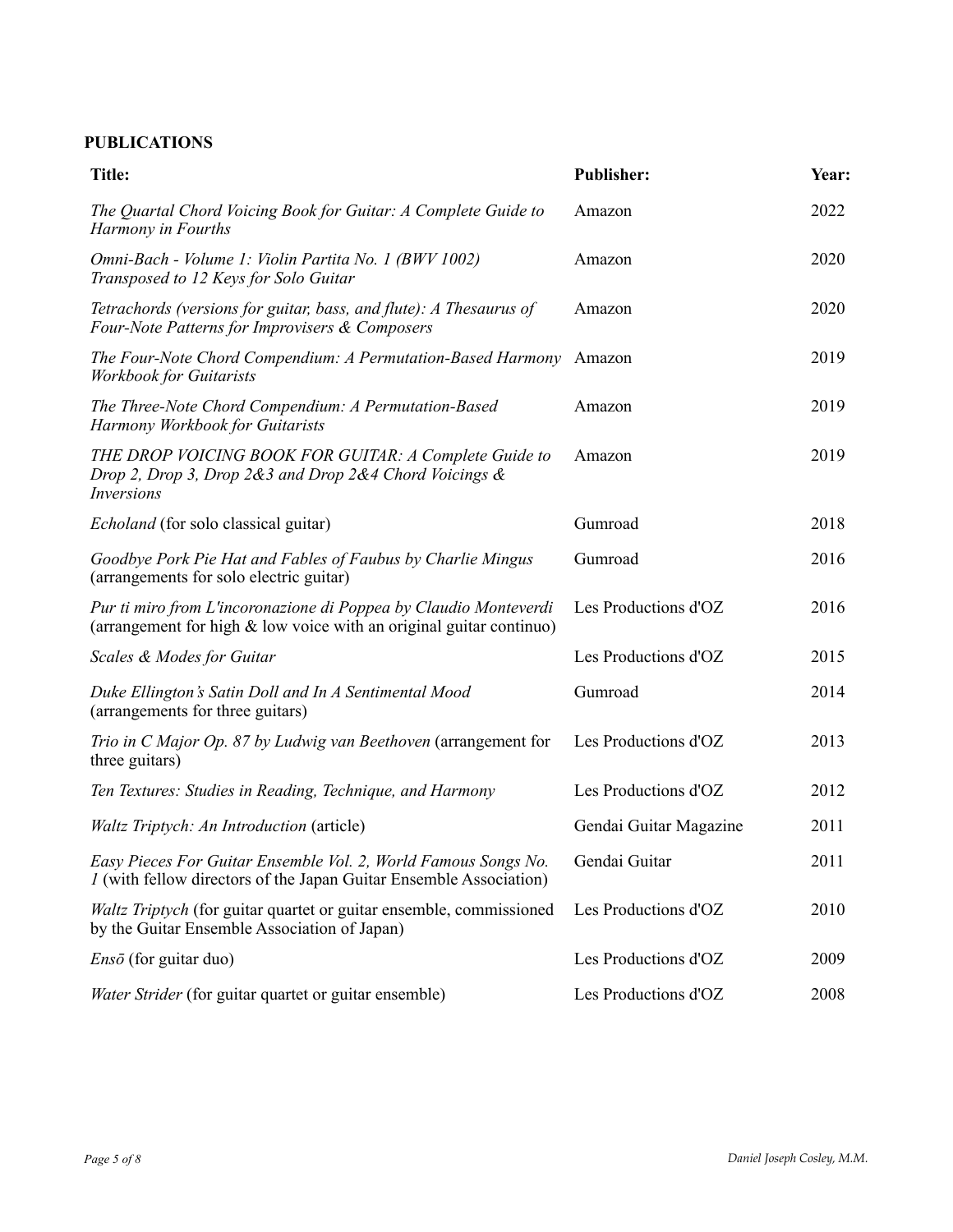# **DISCOGRAPHY**

*Fünf Stücke im Volkston* (for cornet and classical guitar), 2022 *Zone* (for solo classical guitar), 2021 *Hinterlands* (for solo classical guitar), 2021 *Rhapsody in Yellow* (for solo classical guitar), 2021 *Chant* (twelve pieces for solo classical guitar), 2021 *Gengetsu* (six improvisations for solo classical guitar), 2021 *Silent Lunch* (improvisations for solo classical guitar), 2021 *Through The Vanishing Point*, 2021 *Homage to Willie Nelson*, 2021 *Burned Out Paradise* (with The Missing Ones), 2020 *Twelve Symphonic Images*, 2020 *Short Stories*, 2020 *Garden Music*, 2020 *Equinox*, 2020 *Constellations*, 2020 *String Quartet No. 1*, 2020 *Ten Short Pieces for Solo Telecaster*, 2020 *The B1 Sessions* by The Missing Ones, 2018 *Live at UrBANGUILD* by Cosmic Fugue, 2018 *Falling Grace*, Dan Cosley Trio Plays Jazz Standards, 2018 *Cosmic Fugue* (with Christopher Fryman), 2018 *Cosley Plays Charles Mingus*, 2016 *The Night Was*, 2015 *The Napoleon of Naka-Ita*, 2015 *Black Impact*, with percussionist Elliott Hasiuk, 2013 *World Folk Songs* with the Tokyo Guitar Ensemble, Gendai, 2011 *Ensō*, with guitarist Nathan Kolosko, Corda Vuota, 2009 *Midwestern Hieroglyphs V. 2*, The Mandala Duo with violinist Steve Lovinger, 2009 *Midwestern Hieroglyphs V. 1*, The Mandala Duo with violinist Steve Lovinger, 2008 *Scenes from Ellis Island*, by Benjamin Verdery, with the Tokyo Guitar Ensemble, 2008 *Concerto for Guitar*, live at the Lamont School, 2006 *The Mandelbrot Set*, with violinist Steve Lovinger, 2006

## **FILM & TELEVISION SCORES**

*Kumo*, short film, directed by Minami Goto, TOEI studios, Kyoto, Japan, 2021 *Typhoon Girl*, film for television, directed by Ryoma Masumoto, now in post-production, 2021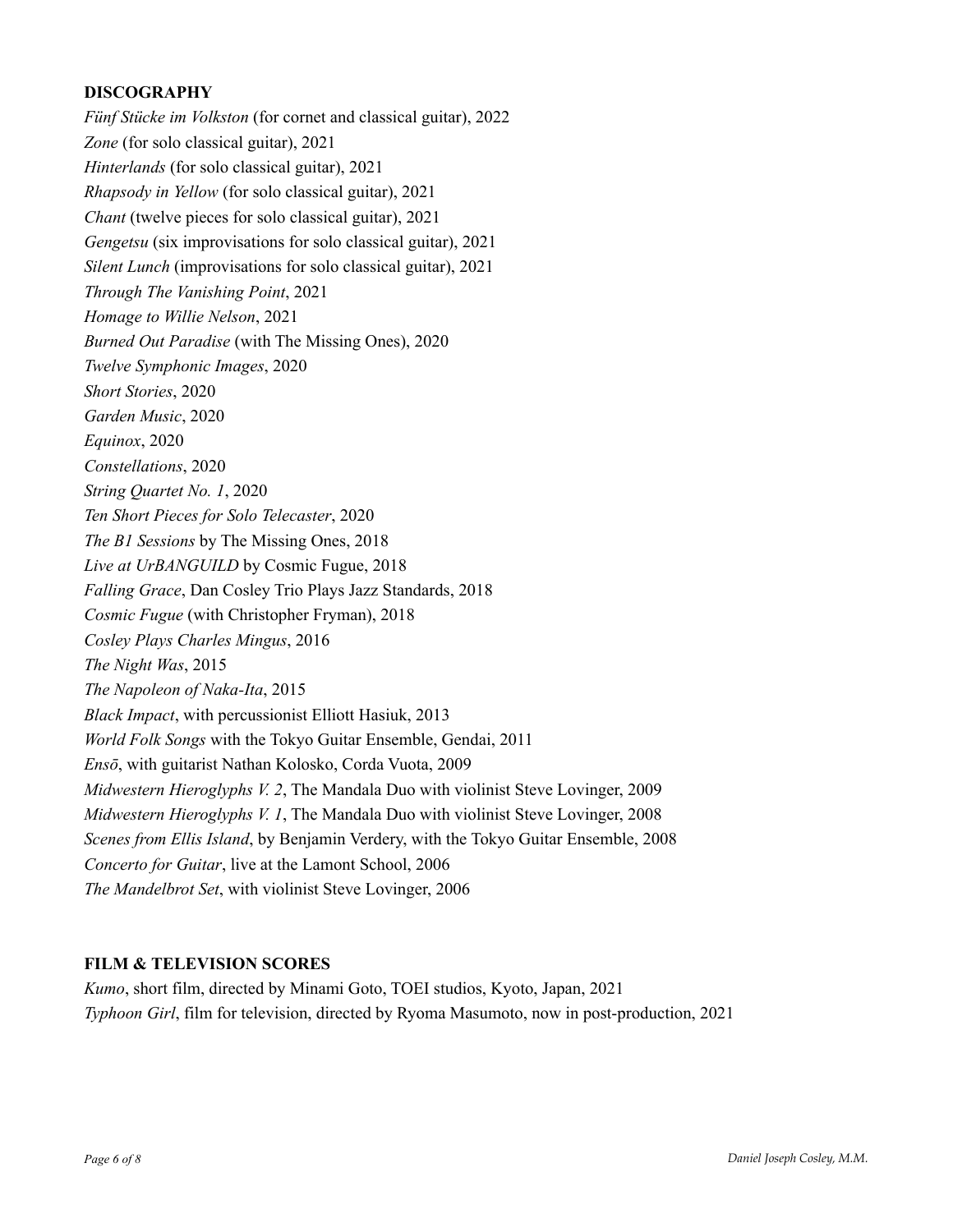# **ADDITIONAL COMPOSITIONS & ARRANGEMENTS**

*Through The Vanishing Point*, for large orchestra, 2021 *Kyoto Marimbas*, for two marimbas, 2020 *Prelude in G*, for solo piano, 2020 *Three Dark Places*, for solo piano, 2020 *Sand Clock (Vocalise)*, for voice and piano, 2020 *Great Divider*, for string quartet and organ, 2020 *Summoning*, for oboe, piano, and celeste, 2020 *Trilogue*, for violin, viola, and cello, 2020 *Sankaku*, for violin, french horn, and harp, 2019 *Twelve Symphonic Images*, for orchestra*,* 2020 *String Quartet No. 1*, 2020 *Sea of Trees*, for two alto saxophones, clarinet, organ, piano, violin, viola, two guitars, trombone, and electric bass, 2016 *Pavane Op. 50*, by Gabriel Faure, arr. for two alto saxophones, clarinet, organ, piano, violin, viola, two guitars, trombone, and electric bass, 2016 *Deep River*, for two 13-string kotos and 17-string bass koto, commissioned by Oregon Koto Kai, 2016 *Dark Match* for oboe, clarinet, and bassoon, 2007 *Etudes for Guitar*, 2006 *Concerto for Guitar*, for guitar and string orchestra*,* 2005 (Master's Thesis) *Permanent Midnight II*, for guitar and flute, 2004 *Permanent Midnight*, for piano, 2003 *Green Sound*, for solo guitar, 2001

# **SELECTED PERFORMANCES & PREMIERES**

Numerous performances in Japan since relocating to Kyoto in 2017 (please see [https://dancosley.com/](https://dancosley.com/performances/) [performances/\)](https://dancosley.com/performances/), 2017-Present

Première of *Sea of Trees* for two alto saxophones, clarinet, organ, piano, violin, viola, two guitars, trombone, and electric bass. Portland Community College, Portland, Oregon, 2016

Première of *Deep River* for two 13-string kotos and 17-string bass koto. Oregon Koto Kai, led by Mitsuki Dazai. Portland State University, Portland, Oregon, 2016

Première of *Goodbye Pork Pie Hat* and *Fables of Faubu*s by Charlie Mingus (arrangements for solo electric guitar) at the Portland Guitar Society, Portland, Oregon, 2016

Première of *Pur ti miro from L'incoronazione di Poppea* by Claudio Monteverdi (arrangement for high & low voice with an original guitar continuo) Northwest Art Song Inaugural Series, Portland, Oregon, November 2015

Première of *Ice Muffins*, seven original progressive rock pieces for guitar, bass, and drums. Hosted by Creative Music Guild at NO FEST, Portland, Oregon, September 2015

Première of *Echoland* by Dan Cosley at the Portland Classical Guitar Series 10th Anniversary Gala Concert, Portland, Oregon, 2014

Première of Duke Ellington's *Satin Doll* and *In A Sentimental Mood* with the Marylhurst University Guitar Ensemble (arrangements), Portland, Oregon, 2014